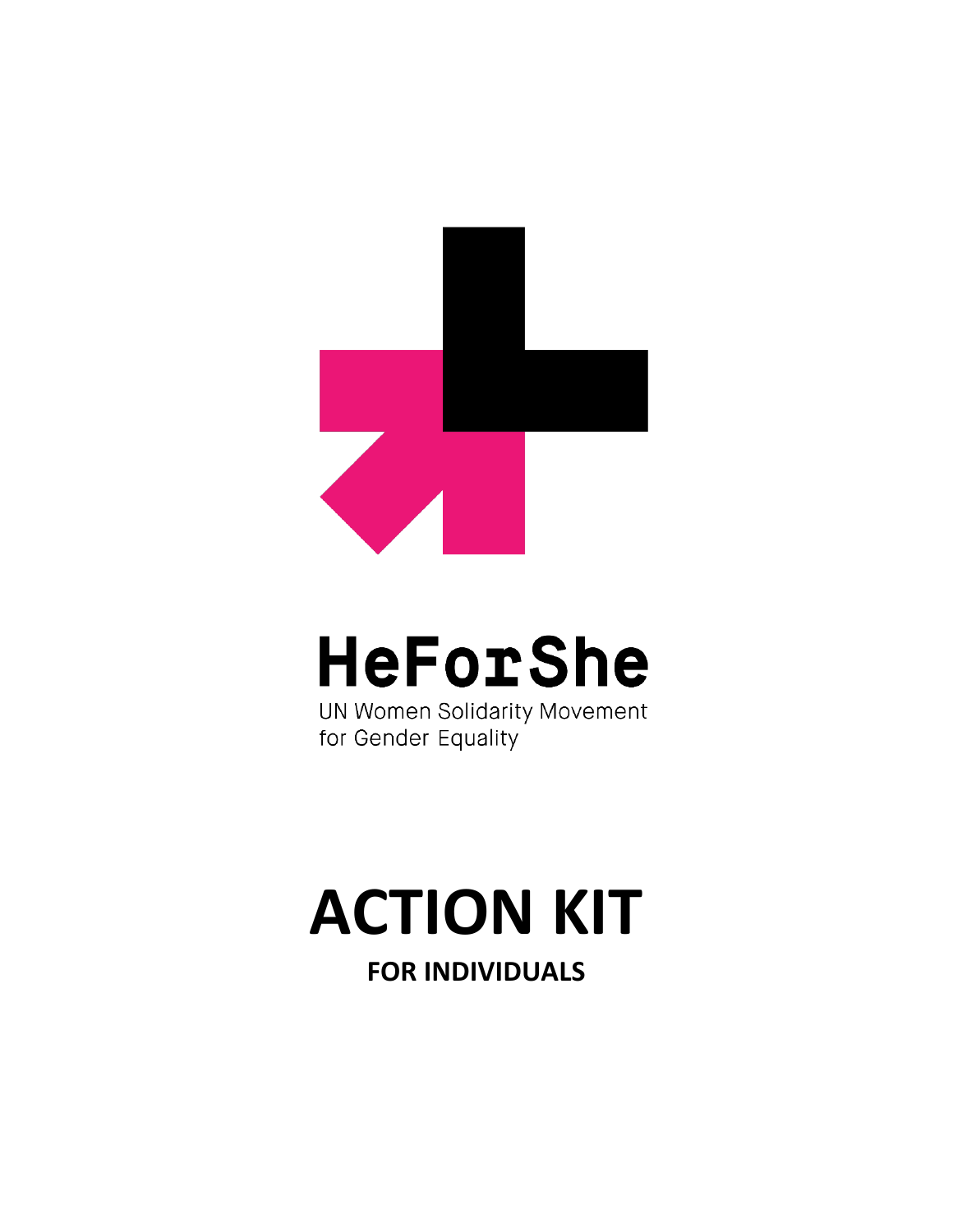#### Are you ready to change the world?

HeForShe believes that we can achieve gender equality in our lifetime. But we need your energy and ideas. All you need to do is dream big and start now!

This action kit is where it all begins. As a HeForShe Equalizer you can:

- Organize HeForShe events to spread the word about the movement
- Create a network of HeForShe Equalizers in your community
- Become part of a global movement of youth leaders taking action for the achievement of gender equality

Tell us what gender equality means to you and your community and what you've been doing to change the world. Share your photos, videos and reflections at [instagram.com/heforshe](http://www.instagram.com/heforshe) and [HeForShe.org.](http://www.heforshe.org)

Have any questions or suggestions? Email us at: HeForShe@unwomen.org. We'd love to hear from you!

Thank you for changing the world with us,

The HeForShe Team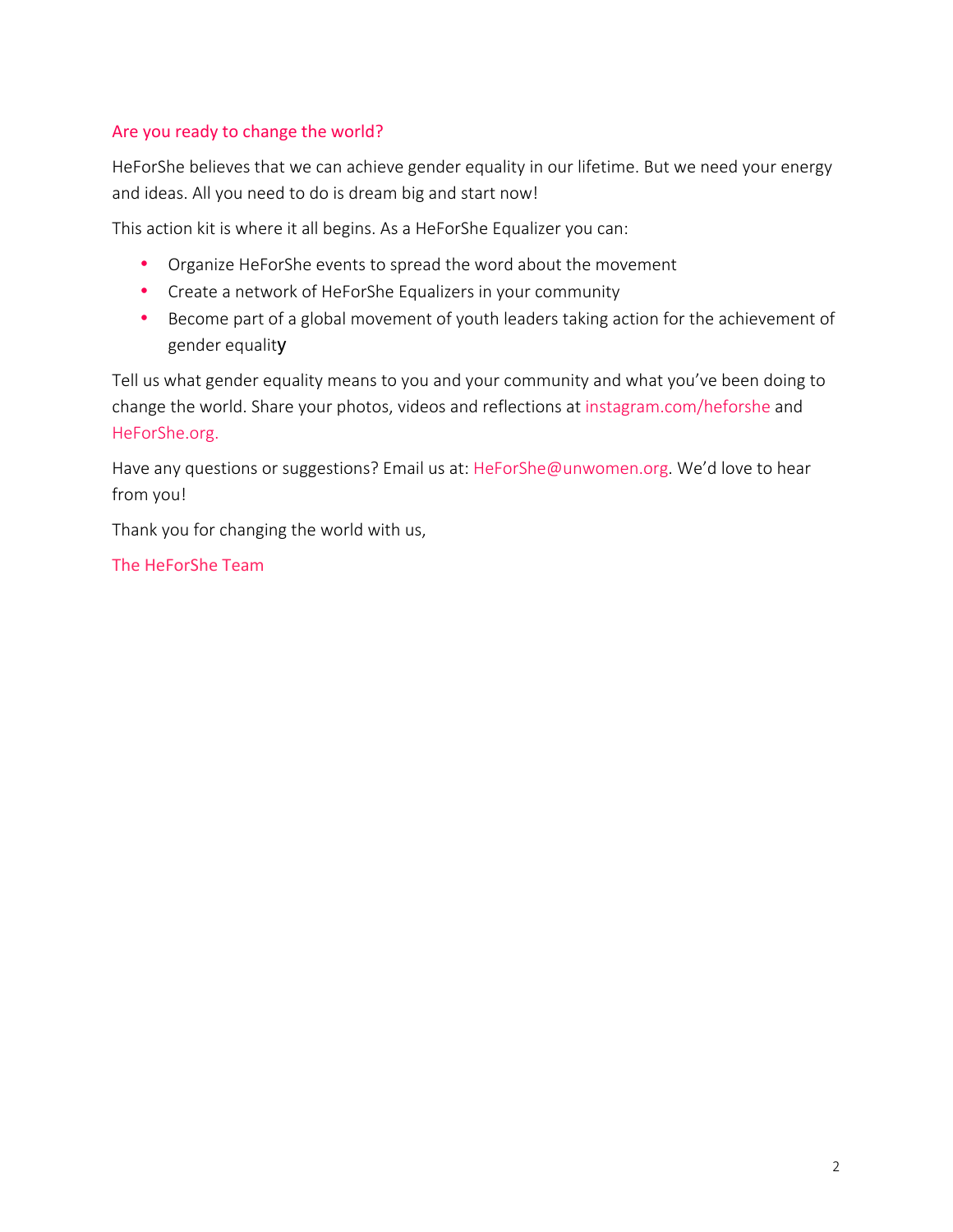#### What is HeForShe?

The HeForShe solidarity movement was created by UN Women to provide a systematic approach and targeted platform where a global audience can engage and become change agents for the achievement of gender equality in our lifetime.

This requires an innovative, inclusive approach that mobilizes people of every gender identity and expression as advocates, and acknowledges the ways that we all benefit from this equality. HeForShe uses online, offline, and mobile phone technology to identify and activate men in every city, community, and village around the world.

Since its launch on 20 September, 2014, by UN Secretary- General Ban Ki-moon and UN Women Global Goodwill Ambassador Emma Watson, hundreds of thousands of supporters from around the world – including Heads of State, CEOs, global luminaries, and people from all walks of life - have committed to gender equality.

HeForShe has been the subject of more than 2 billion conversations on social media, with off-line activities reaching every corner of the globe. Check out [Emma Watson's launch speech](https://www.youtube.com/watch?v=Q0Dg226G2Z8) and our [TED Talk](https://www.ted.com/talks/elizabeth_nyamayaro_an_invitation_to_men_who_want_a_better_world_for_women?language=en) to learn more.

#### What can you do?

There is so much you can do in your community to support HeForShe. Below is a list of ways you can get involved. If we've missed something, we'd love to hear from you. Tell us how you're making a difference by dropping us a line at HeForShe@unwomen.org:

• Take action today

Don't be a silent bystander in the face of inequality. Hear something that doesn't sound right? Challenge your peers when they speak disrespectfully of others. Change happens right then and there when you speak up.

• Like to write?

Put pen to paper and tell us what gender equality means to you. Talk to community newspapers to have your work published.

• Get the popcorn ready

Ask your local library to host a film screening and discussion. Need ideas? Try The Mask [You Live In,](http://therepresentationproject.org/film/the-mask-you-live-in/) [Girl Rising](http://girlrising.com/), [He Named Me Malala,](http://www.henamedmemalalamovie.com/) [Hunting Ground](http://www.thehuntinggroundfilm.com/) or [Miss Representation](http://therepresentationproject.org/film/miss-representation/).

• Express yourself

Paint a mural showing your view of a gender equal world. Ask your public library or town hall to feature your work, inviting others to contribute.

 $\bullet$  Act it out

Swap the gender roles of a well-known play or use improv and spoofing to challenge